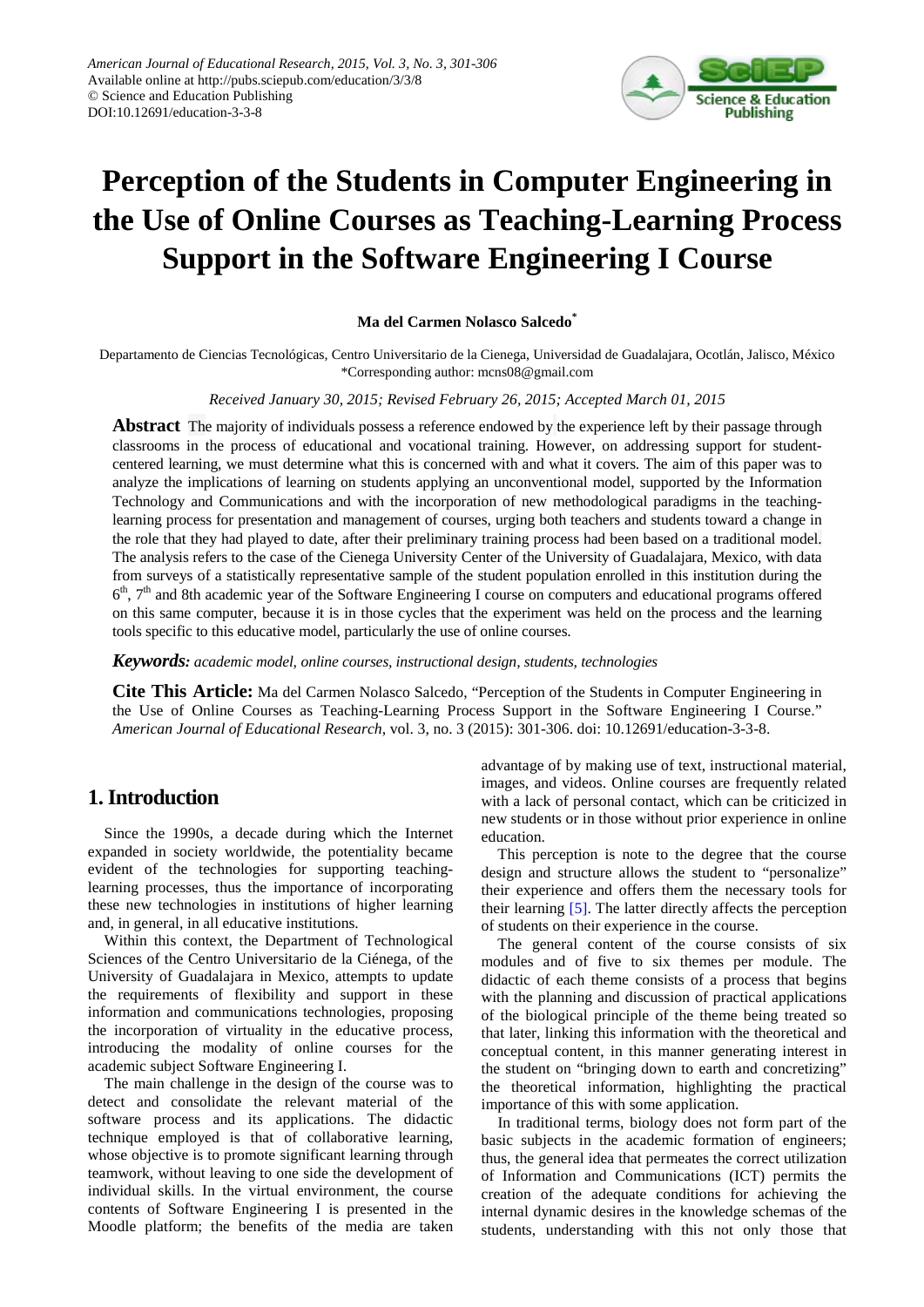include knowledge in the strict sense of the word, but also values, attitudes, and skills, in addition to orienting and leading the student to their own learning, reflection, independence, and assessment.

The materialization of some of the possibilities that are foreseen in the new technologies will depend not only on technological advances or on the availability of the media, but also on the policy decisions and the institutional commitments created in this regard. It is necessary to conduct an analysis of what has taken place to date in order to evaluate the results obtained and to outline new work challenges.

The present work had as its basic objective the presentation of the results of the analysis of the main aspects on taking into account the design of online courses with the utilization of ICT, from the experiences obtained in the development of the investigation.

It is necessary to recognize that information and communications technologies are inserted into a sociocultural dynamic that comprises the global society or the global network. Within the framework of this society, the technologies play an important, but not a primary or an absolute, role. Similarly, the technologies are not reduced to online course, but rather, they comprise a diversified variety of technological tools that have come on the market and that can support the teaching-learning processes.

#### **2. Teaching-learning Process**

In all teaching-learning processes, students are offered a set of conditions that can support them in carrying out an action; thus, it must be considered that on designing a course, first the desired objective to be achieved should be defined, that is, *What is it exactly that the student learns?* The answer is not always clear; everything that is unnecessary should be eliminated, obviously guaranteeing that the content of the course fulfills the students' expectations.

# **3. What are the Characteristics of a virtual Learning Platform?**

As cited by [\[6\]](#page-5-1) these tools have been designed so that the management, administrator, or member of a teaching staff can administer and develop a course, allowing the latter to have a control and progress of the course. It can be affirmed that in their majority, these virtual learning platforms are characterized by possessing the following components: facilitator tools; student tools; instructional support or educative design support; administrative tools; functioning characteristics, and technical requirements.

It must be acknowledged that students who, for the first time, have as a support the tools that are offered virtual environments, do not know what this implies. In fact, the students derive form a traditionalistic formation in which, in the majority of cases, many of the strategies applied do not adjust well with those that will be developed and applied in a virtual ambience. It is evident that the teaching staff as well as the university itself, are key in helping their students to acquire a certain preparation as online students, beyond the content, the abilities, and the attitudes of the students themselves. In addition, the

contribution of the teaching staff and of the educative institutions can produce great satisfaction in the students in their formative experience.

## **4. The Role of the Student**

It is noteworthy that the most important component in the entire teaching-learning process is constituted of the students, who, in virtual environments go on to play a more active, independent, and collaborative role, controlling their learning rhythm. Correct utilization of ICT permits the creation of adequate conditions for achieving the internal dynamic desired in the students' learning schemas. The latter is understood as not only including knowledge in the strict sense, but also values, attitudes, and skills.

All teaching-learning processes require providing the student with the tools that facilitate maximal exploitation of then program. In this respect, potentiating self-learning strategies in the student must be considered. Learning through the ambiences of virtual environments require, on the part of the student, a set of abilities (for example, searching for information on the network, broadening and generalizing knowledge, being in contact with a virtual tutor or with other persons, etc.) that lead students to manage their own learning.

Although the pupil-student duality does not represent two completely different figures, and the passing from being a traditional pupil to being a pupil-student is more appropriately an evolutive process, it is very useful to note some differential aspects about the conception of one who studies, considered as a pupil or as a student, as it observed in Table A as follows [\[2\]:](#page-5-2)

| Pupil - Traditional                                                                                                                                                                                 | Pupil - Student                                                                                                                                        |  |  |
|-----------------------------------------------------------------------------------------------------------------------------------------------------------------------------------------------------|--------------------------------------------------------------------------------------------------------------------------------------------------------|--|--|
| Reactive attitude. Has a narrow<br>decision margin with respect to his<br>own learning performance, strongly<br>conditioned by the Director's office<br>and the decisions of the teaching<br>staff. | Proactiveattitude. Possesses and<br>utilizes the wide margin that is<br>provided for decision making<br>regarding his own learning and<br>performance. |  |  |
| Relative or scarce implication in his<br>own learning.                                                                                                                                              | Clear implication and<br>heightened commitment to his<br>own learning.                                                                                 |  |  |
| Scarce goals of his own beyond<br>complying with the academic subject<br>or the course.                                                                                                             | Establishes his own goals that<br>extend beyond complying with<br>the subject or course.                                                               |  |  |
| Scarce reflection on his own<br>attitudes, skills, and learning<br>strategies.                                                                                                                      | Is aware of his own attitudes,<br>skills, and strategies, and of<br>those that he should acquire and<br>apply for learning.                            |  |  |
| Competitive environment, in many<br>cases induced by the formative<br>model and the action of the teaching<br>team.                                                                                 | Collaborative environment.<br>fostered by the formative model<br>and by the action of the<br>teaching staff.                                           |  |  |
| Mainly memory and knowledge<br>replication skills.                                                                                                                                                  | Skills related with<br>communication, and with the<br>search for, selection,<br>production, and diffusion of<br>information and knowledge.             |  |  |
| Applies strategies related with a<br>directed learning: has not had the<br>opportunity to learn to be, or to be,<br>autonomous.                                                                     | Applies strategies related with<br>autonomous learning; has had<br>the opportunity to learn to be<br>autonomous and to be so.                          |  |  |
| Creates a limited personal and<br>professional profile, one removed<br>from ongoing formation.                                                                                                      | Creates a personal and<br>professional profile that is akin<br>to continuous formation and to<br>lifetime learning.                                    |  |  |

**Table A. Comparison of the main characteristics the student body and students**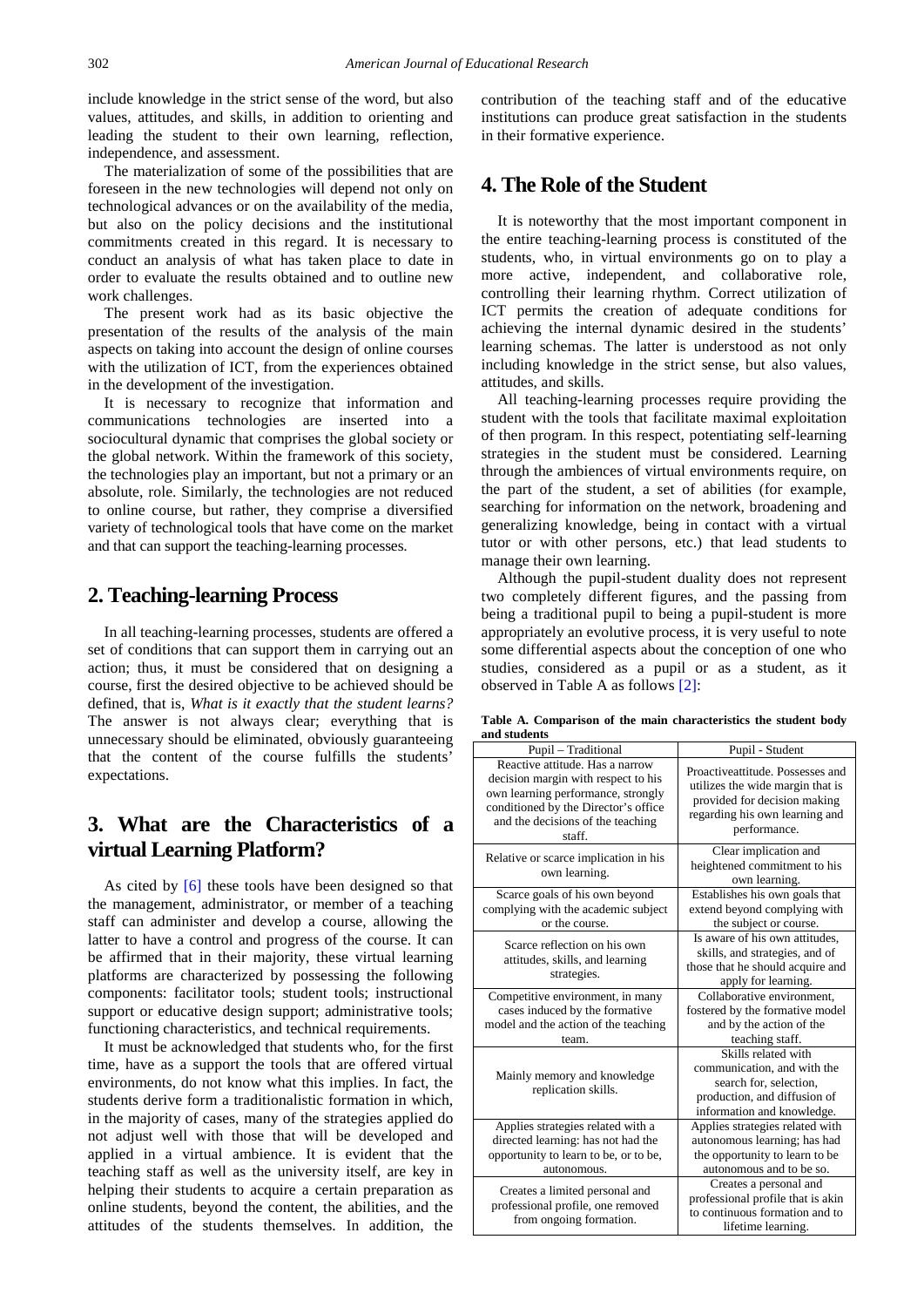Students who make use of virtual environments become independent, self-directed, and disposed to learn from other remotely, but for this, no training is offered. It is important to teach students to be anonymous in their learning so that they depend on self-understanding of the styles of individual learning, but for this to occur, they must know what they are going to do and how to do it.

In a virtual environment, the student is capable of tolerating a certain degree of ambiguity and uncertainty, due to the confluence of the asychronicity of the teaching staff as guide (not as direct transmitter of content) and of the availability of all of the instructional material and learning resources that in some way gives rise to confusion or moments of insecurity. And this is because they are no longer only listening to the voice of the teaching staff member but also that to the contents that they have available to them from the first day of class are not provided little by little. Thus the student is persuaded to make his own decisions and to organize his own performance. All of this occasionally make the student feel insecure and disoriented, especially if he does not have experience with this formative modality. The student's anxiety level in the face of moments of uncertainty will diminish or disappear by means of reading support documents and through communication with their classmates with teaching staff.

To evaluate the students' degree of satisfaction with the development of the course, an opinion questionnaire was designed that was applied at the end of the course  $(n =$ 100). The questionnaire was anonymous and in it, the students were asked to score the course by means of the Likert scale (1 totally disagree–5 totally agree), expressing their opinions with respect to the online course and their personal perception of course functionality, structure, and interface.

0.913–0.927, as can be observed in the table. These results

For this investigation, we used a nonexperimental study design, in that we did not deliberately manipulate the phenomena, but rather observed these in their natural environment. The design type was descriptive transsectional, because we collected data within a unique time and with the aim of describing the phenomena and analyzing their incidence at a given moment in time [\[9\].](#page-5-3) Validation of the questionnaire implied two aspects: validity and reliability. To determine validity, that is, the degree at which an instrument measures the variable that it intends to measure, we employed content validity. This refers to the degree to which an instrument reflects a specific content domain of what is being measured" [\[9\]](#page-5-3) and this was conducted by means of a panel of experts. For estimating the reliability of the instrument, we utilized the Cronbach alpha index. This calculation method of requires a sole administration of the measuring instrument and allows determination of the test's internal consistency, indicating how consistent the performance of the item is as examined through the items individually. If the items examined exhibit consistent performance, the instrument is said to possess internal consistency [\[1\].](#page-5-4)

Later this was presented to seven expert judges, who were allowed a norm for evaluating, from 1 to 3, the pertinence of the dimensions and their items with regard to the questionnaire, as well as also with a space for proposing changes and/or suggestions. To determine content validity by means of the judgment of the experts, were utilized the content validity formula of Lawshe [\[11\],](#page-5-5) which establishes a minimal validity ratio of 0.99 with seven experts. In the questionnaire, we obtained a Content validity index (CVI) of 1; however, it was convenient to remove three items from the simple dimension in their being considered *nonessential.* The instrument finally comprised two categories and 12 items.

**Table B. Results of the instrument's content validity for knowing the perception of the students regarding the functionality, structure, and interface of the Online Software I Engineering course**

| Category evaluated                                                                                                       |                                                                                                                                                                                  | Lawshe index by category |  |  |
|--------------------------------------------------------------------------------------------------------------------------|----------------------------------------------------------------------------------------------------------------------------------------------------------------------------------|--------------------------|--|--|
| Course functionality and Virtual interface [9]                                                                           |                                                                                                                                                                                  |                          |  |  |
|                                                                                                                          | User satisfaction [3]                                                                                                                                                            |                          |  |  |
| Instrument validity index "Questionnaire on the Opinion Survey applied to students regarding the online course and their |                                                                                                                                                                                  |                          |  |  |
|                                                                                                                          | The reliability levels obtained with the Cronbach Alpha<br>reflect a high index of internal consistency in the<br>method in each of the dimensions ranged from<br>questionnaire. |                          |  |  |

**Table C. Reliability of the dimensions. Chronbach Alpha method** Dimensions No. of items Internal consistency Course functionality and Virtual interface 0.927

| Table D. Information concentrated on the opinion survey applied to students regarding the online course and their personal perception of |  |  |  |  |  |
|------------------------------------------------------------------------------------------------------------------------------------------|--|--|--|--|--|
| course functionality, structure, and interface                                                                                           |  |  |  |  |  |

User satisfaction 3 0.913

| Course functionality and Virtual interface                                                                                             |
|----------------------------------------------------------------------------------------------------------------------------------------|
| The Software Engineering I course develops competencies in the student that provide advantages for him in his profession. Competencies |
| Navigating within each of the course sections is easy.                                                                                 |
| The information presented in each section is adequate, accurate, and clear.                                                            |
| The time for completing the activities is appropriate.                                                                                 |
| The number of activities is adequate for each session.                                                                                 |
| The work burden is adequate.                                                                                                           |
| The activities applied in the Software Engineering I course (individual tasks, collaborative work) were effective in their process.    |
| User satisfaction                                                                                                                      |
| I felt satisfied working with the Software Engineering I course supported by the online course.                                        |
| The course instructor responds to your questions and doubts in a timely manner.                                                        |
| Interaction among students is significant.                                                                                             |
| Instructor-student interaction is motivating.                                                                                          |
| Would you take another subject supported by the online course tool?                                                                    |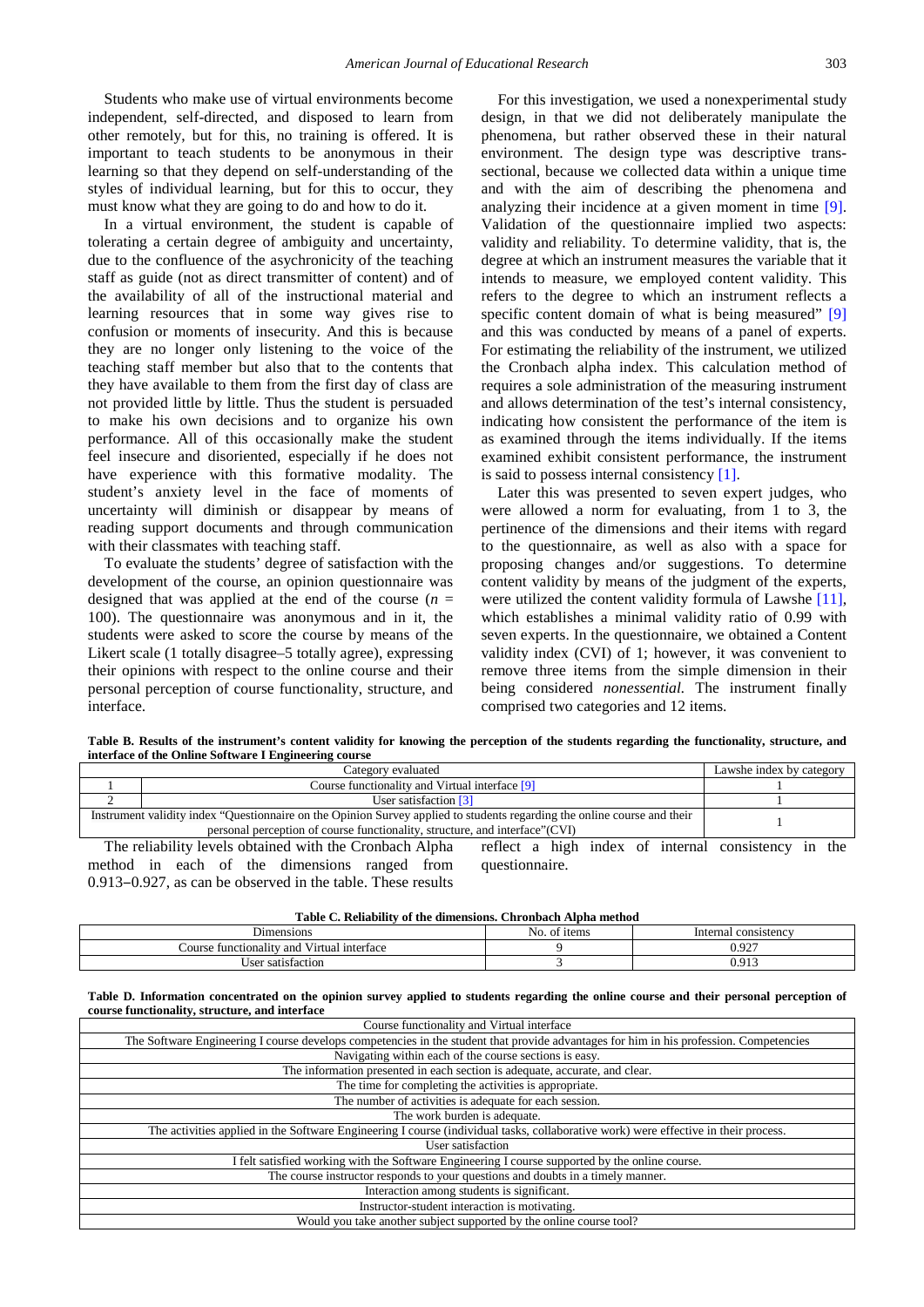All students who answered the questionnaire made very positive comments on the functionality of the structure and interface of the course; however, there were those who considered that there was a lack of the polishing of instructor-student communication-interaction.

The willingness of the great majority of students to take another online course indicates that working with this tool, such as online course, as well as the instructional material, produced great satisfaction in the students due to the novelty of their being able to be more independent and self-suggestive in their learning process.

Because of the comments expressed, it can be said that student-interface interaction was very efficient, when the latter comprised an important element, because students have to undergo a change in behavior on being required to use this type of tool. The degree of satisfaction in terms of the functionality of the course's structure and interface was very high, indicating that the training given to the

students prior to initiating the semester allowed for the interaction with the interface was sufficient for exploring the content and the structure of the course.

## **5. The Teaching Staff**

Although the student is a central element, the teaching staff should be aware of the actions of lacks in which they themselves can be involved. Despite the facilitator and guidance functions, with the accuracy or the clumsiness of their actions, the teaching staff can exert an influence in a determining manner on the motivation or the frustration of their students. Therefore, the teaching staff should prevent or avoid some actions or situations. Let us look at these [\[3\].](#page-5-6)

| Not having been an online student                                                                                                                                                                                                                                                                                                                                                                                                                                                                                                                                                                                                                                                                                                         |
|-------------------------------------------------------------------------------------------------------------------------------------------------------------------------------------------------------------------------------------------------------------------------------------------------------------------------------------------------------------------------------------------------------------------------------------------------------------------------------------------------------------------------------------------------------------------------------------------------------------------------------------------------------------------------------------------------------------------------------------------|
| It is fundamental for a member of the teaching staff to have experienced in the flesh what it means to be an online student. The strategies and skills that<br>should be employed, the interaction and complicity that should necessarily be fostered, cannot be complete if the member of the teaching staff, at least<br>on one occasion, has not been an online student. $[10]$ is very explicit in this respect:<br>«It is essential to give future online tutors an extensive opportunity to experience collaborative learning online. This gives them a deep understanding of<br>the essential issues involved and a feel for the subtle differences that an online tutor needs to be able to cope with, when facilitating online.» |
| Not responding or responding late                                                                                                                                                                                                                                                                                                                                                                                                                                                                                                                                                                                                                                                                                                         |
| Of all of the teaching staff's actions that can cause frustration in the online student, perhaps this is the most severe. The student who does not receive<br>instructions, or a response, considers that he does not have the support of his guide or his instructor.<br>The online teaching staff should be aware that a rapid and adequate response, even of the «I'll find out and get back to you» type, keeps the student<br>motivated and aware that that there is an open channel to his instructor. $[8]$ observe this clearly in their case study:                                                                                                                                                                              |
| Having a sporadic or null presence in the classroom                                                                                                                                                                                                                                                                                                                                                                                                                                                                                                                                                                                                                                                                                       |
| The action of teaching staff members along the online course is crucial for the success of the students. However, the teaching staff, in addition to<br>correct and timely application of the staff-designed action, should  know that on beginning the course, their mission consists of orienting the students<br>during their first contact with the content and resources, and in the work and planning of effort during the course $[4]$ .<br>to progressively increase the degree of socialization with and empathy toward the students [4].                                                                                                                                                                                        |
| Not showing clarity in the instructions                                                                                                                                                                                                                                                                                                                                                                                                                                                                                                                                                                                                                                                                                                   |
| In addition to the effort involved in studying, interconnecting, and participating in class, for the online student the fact of ambiguity or the lack of<br>instructions or of not knowing most certainly which steps to take, is discouraging. It would be an error to think that students who have participated in<br>various virtual subjects or courses do not require instructions and clear information from the beginning of the course [4].                                                                                                                                                                                                                                                                                       |
| To be excessively rigid                                                                                                                                                                                                                                                                                                                                                                                                                                                                                                                                                                                                                                                                                                                   |
| Although recognizing that in general the teaching staff should apply, respect, and make the timelines involved in the course be respected, every online<br>student, however successful, needs at some moment to be give a certain flexibility by his professor. Excessive rigidity in terms of times and dates can<br>become very difficult for the student, and can even lead to his withdrawing from the course                                                                                                                                                                                                                                                                                                                         |
| Not showing closeness                                                                                                                                                                                                                                                                                                                                                                                                                                                                                                                                                                                                                                                                                                                     |
| Online teaching staff should demonstrate accessibility and should be accessible to their students, so that they can motivate and guide them adequately.<br>This closeness will foster the student's voicing their doubts or communicating their problems.                                                                                                                                                                                                                                                                                                                                                                                                                                                                                 |
| Contributing to the student's academic burden                                                                                                                                                                                                                                                                                                                                                                                                                                                                                                                                                                                                                                                                                             |
| In any formative ambit, and especially in online formation, the danger of saturation of information is evident. $[10]$ indicates the following:<br>«Skilled online tutors will be able to regulate the information flow so that course participants have sufficient activity to keep them motivated, whilst at<br>the same time not making them weighed down with too much information.»                                                                                                                                                                                                                                                                                                                                                  |
| Not fostering interaction and collaboration                                                                                                                                                                                                                                                                                                                                                                                                                                                                                                                                                                                                                                                                                               |
| In the design and development of online formation, it is considered that learning is a process of the construction of knowledge [7], in which<br>collaboration among students online and their perception of belonging to a group presents demotivation and their withdrawal from the course [12].                                                                                                                                                                                                                                                                                                                                                                                                                                        |

## **6. The Institution**

The contribution of the institution is also very important in the preparation of students as such. Because there are university students who have never been online students, the university should provide the necessary preparation, or even support the teaching staff in this preparation.

There are very concrete fields in which the timely intervention of the institution is determining for the good pace of the formation of the student. In the first instance, the student wants to learn and to finalize their formation. The institution should prevent or avoid some actions or situation. Let us take a look at these [\[3\].](#page-5-6)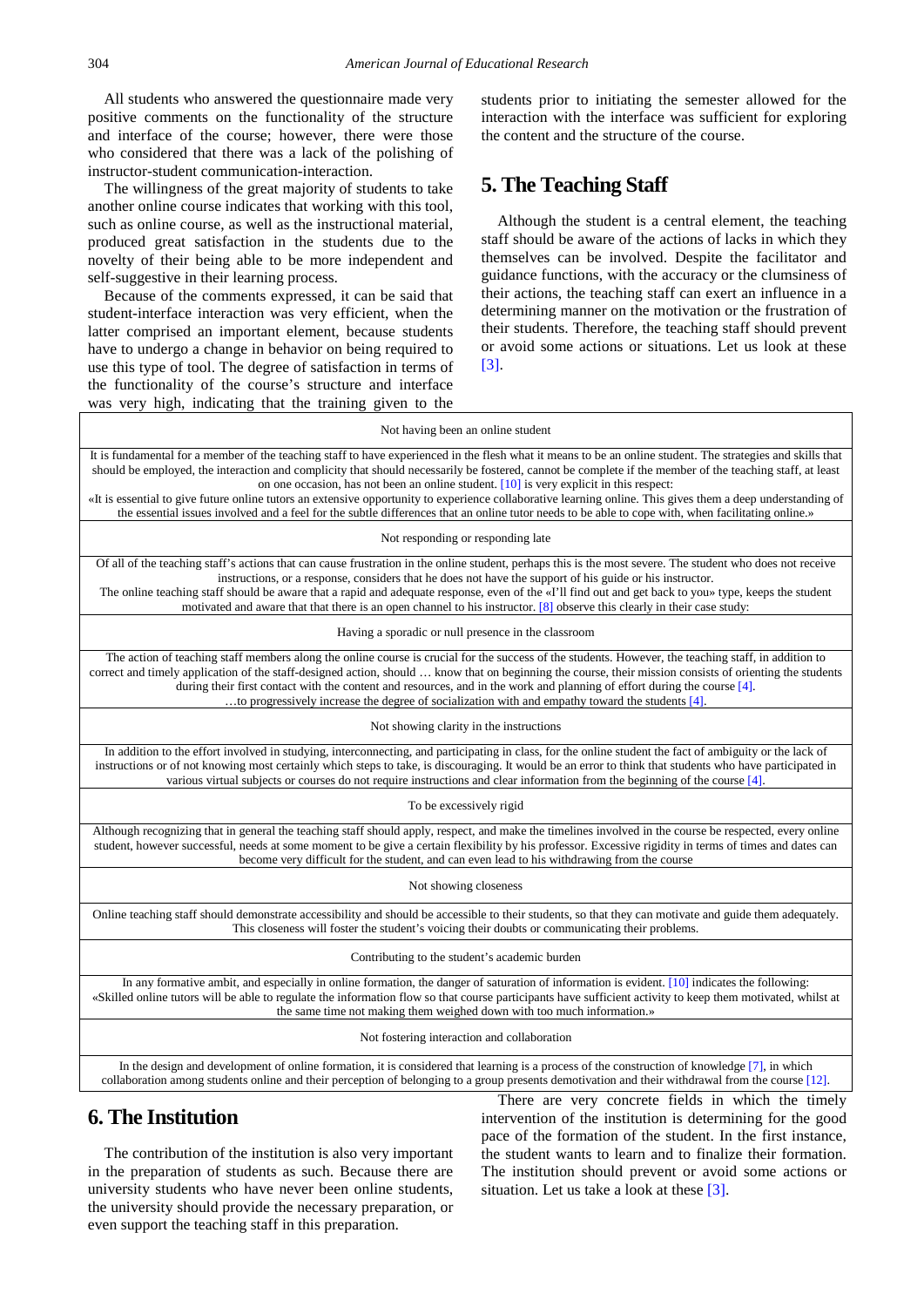Offering deficient technical help

Technical difficulties are a key element in the frustration of the online student. [\[10\]](#page-5-7) explains the basic lines of good service of technical help: -Should have profound knowledge of the programs and the equipment that the student uses (knowing how to distinguish where to find the true problem among everything that the student communicates).

-Must be kind (which will be redundant in that the student will recover confidence in the help provided and in the professionalism of the technical team).

Therefore, it is important to assign budget and personnel in order to provide the student with an efficient technical aid service, establishing adequate channels –and making them known– in terms of asking for help and for problem solving.

Not providing adequate training to the teaching staff online

An on-site teaching staff member does not automatically possess the strategies and abilities that should bee employed in online teaching. Thus, it would be convenient for the institution not only to provide or facilitate the formation of its teaching staff, but also to give them the opportunity to experience online formation, from the other side of the table, as students.

Not offering the student «preliminary formation»

Not knowing or the lack of strategies and skills in relation to online learning and communication is probably one of the most important inconveniences for online students

It is the institution's direct responsibility to offer «preliminary formation» that provides the essential keys to the student (who probably has not been an online student in his formation, in order for him to be a good online student, which at the same time will contribute to preventing the demotivation and frustration that could result in this being lacking).

Establish complicated administrative formalities

Complicated student registration procedures or overwhelming administrative steps during the student's formation add a component of unnecessary difficulty and the sensation of the loss of time, which increases the student's frustration.

The institution also must act decisively to change the didactic methods considering the diverse variables that most directly influence these.

In the following tables by  $[3]$ , the actions are expressed (in the form of a checklist) that can be used as a reminder or a recommendation, so that the agents of online

formation can be more aware of what they are doing to prevent the frustration of the online student. Some actions should be carried out prior to the formation (*a*), while others will be performed throughout the formative process (*d*).

#### **Table 1. Actions on the part of the student**

*Student*

TIME MANAGEMENT

a. Find out the time required for devoting to each subject.

b. See how much time you have.

c. Obtain agreement with the family and the company concerning the time necessary to devote to the course.

d. Make the necessary adjustments for increasing the amount or the quality of the time available.

**EXPECTATIONS** 

a. Find out the volume and amount of work required for each subject.

b. Be responsible in registering for the course you will take: time available and previous knowledge.

c. Current and future real costs.

d. Know from the beginning that the media, resources, and methodology require more time and effort.

PREPARATION AS AN ONLINE STUDENT

a. Know the basic strategies to be a good online student.

b. Have the skills necessary to be a good online student.

c. Know where and how these can be known or acquired.

d. Detect improvements in order to incorporate these into your own strategies and abilities: teaching staff and classmates.

PERFORMANCE AS AN ONLINE STUDENT

a. Know which knowledge is necessary for the course or the subject.

b. Learn with or from your classmates.

c. Participate actively in the course's spaces of communication.

d. Know where the documentation, learning materials, and the subject's resources are available.

e. Know where to ask for help from the teaching staff, from your classmates, and from the institution.

The following table illustrates the actions in which the teaching staff should incide if it wants the students' frustration level to be minimal in what concerns their teaching staff action.

#### **Table 2. Actions by the teaching staff**

*Teaching staff*

TRAINING:

a. Formation as online teaching staff.

b. Having carried out at least one online course as a student.

c. Help the student in the acquisition of strategies and adequate skills for online formation.

COMMUNITY:

a. Foster the online interaction among your students.

b. Provide collaboration among your students.

TEACHING STAFF ACTION:

a. Design an adequate reading burden and an adequate evaluation.

b. Clearly indicate what is expected of the student.

Continued

a. Make known the time limit for responding to doubts and questions, and comply with it.

b. Exhibit accessibility and closeness, empathy with the student and his situation.

c. Be flexible in position, avoid being excessively rigid.